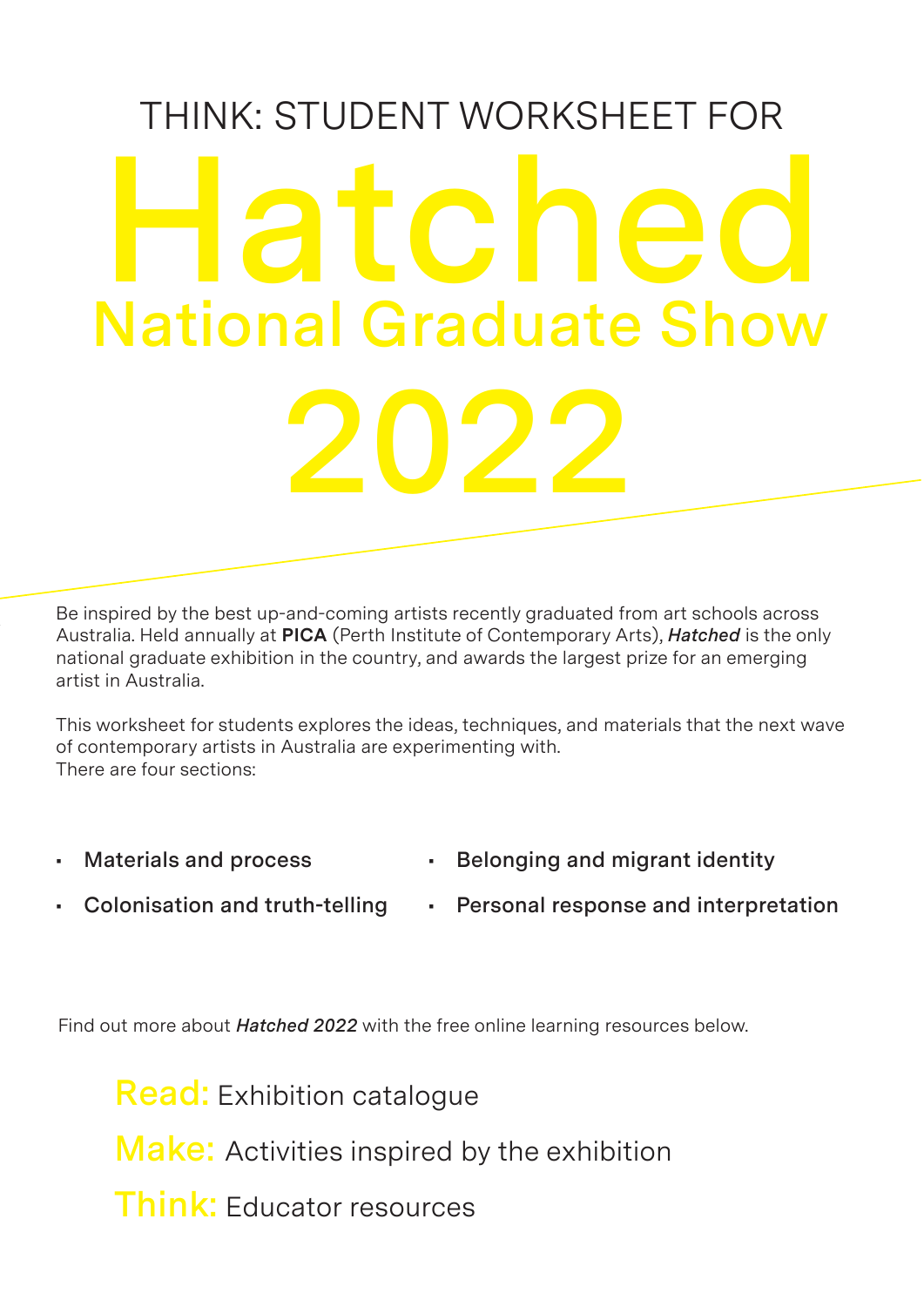## **MATERIAL AND PROCESS**

Artists often use found objects and materials in surprising or unique ways to tell a story. This involves making art objects that are abstract and ambiguous, rather than representational like traditional sculpture. Artists use found objects and materials for several reasons, such as:

- **How they visually appear –their form**
- **How they are used their function**
- **How they relate to a specific situation or time**
- **How they relate to the artist's personal history**
- **How they relate to art history**

'Materiality' is a description of art which gains its meaning from the materials used to make it. Different processes can be used by artists to explore how materials respond to their actions as well as physical forces such as gravity.

**Erin Hallyburton**, **Georgia Gregory**, **Sasha Hunt**, and **Phoebe Willis** have experimented with materials to represent an issue or comment on society.

*What materials have these artists used?* 

*What processes or actions have they used to experinment with these materials?* 

*How have these materials or processes been used to tell a story? Describe the issues that are represented.*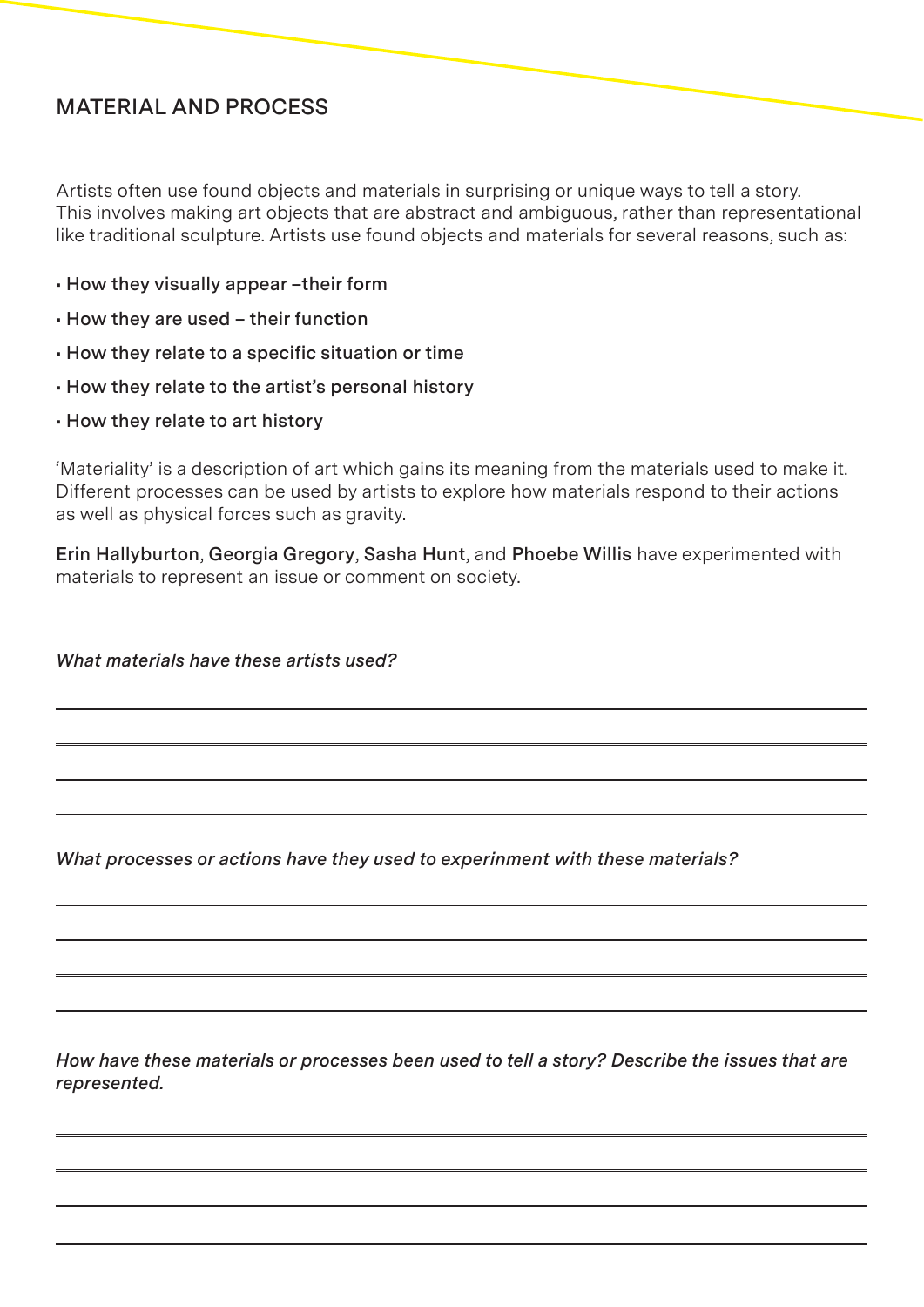# **COLONISATION AND TRUTH-TELLING**

Aboriginal and Torres Strait Islander peoples are the first peoples of Australia. There are many different First Nations groups in Australia with their own culture, language, beliefs, and practices. They are the world's oldest surviving cultures and led sustainable ways of life adapted to their local area for thousands of years before colonisation by the British.

The Black Lives Matter movement put a spotlight on the long history of violence and injustice towards Indigenous peoples in colonised nations like Australia –fueling a process of truth-telling about the past. The way the past is officially remembered is based on the perspectives of dominant groups and overlooks people of colour, women, and migrants.

We can re-examine the past by exploring archives. Archives are collections of historical documents, records or artefacts which tell a story about places, institutions, or people. Families often have their own archive of mementos and prized possessions. Many people have criticised archives for being incomplete, inaccurate, and far removed from the 'truth.'

**Ilona McGuire**, **Morgan Hogg**, **Kyra Mancktelow**, and **Dylan Sarra** explore First Nations histories and cultural identities. They tell powerful stories about connections to Country/Place and the effects of colonisation.

### *How have these artists used archives in their artwork?*

*What is colonisation?* 

*How does their artwork deal with colonisation?*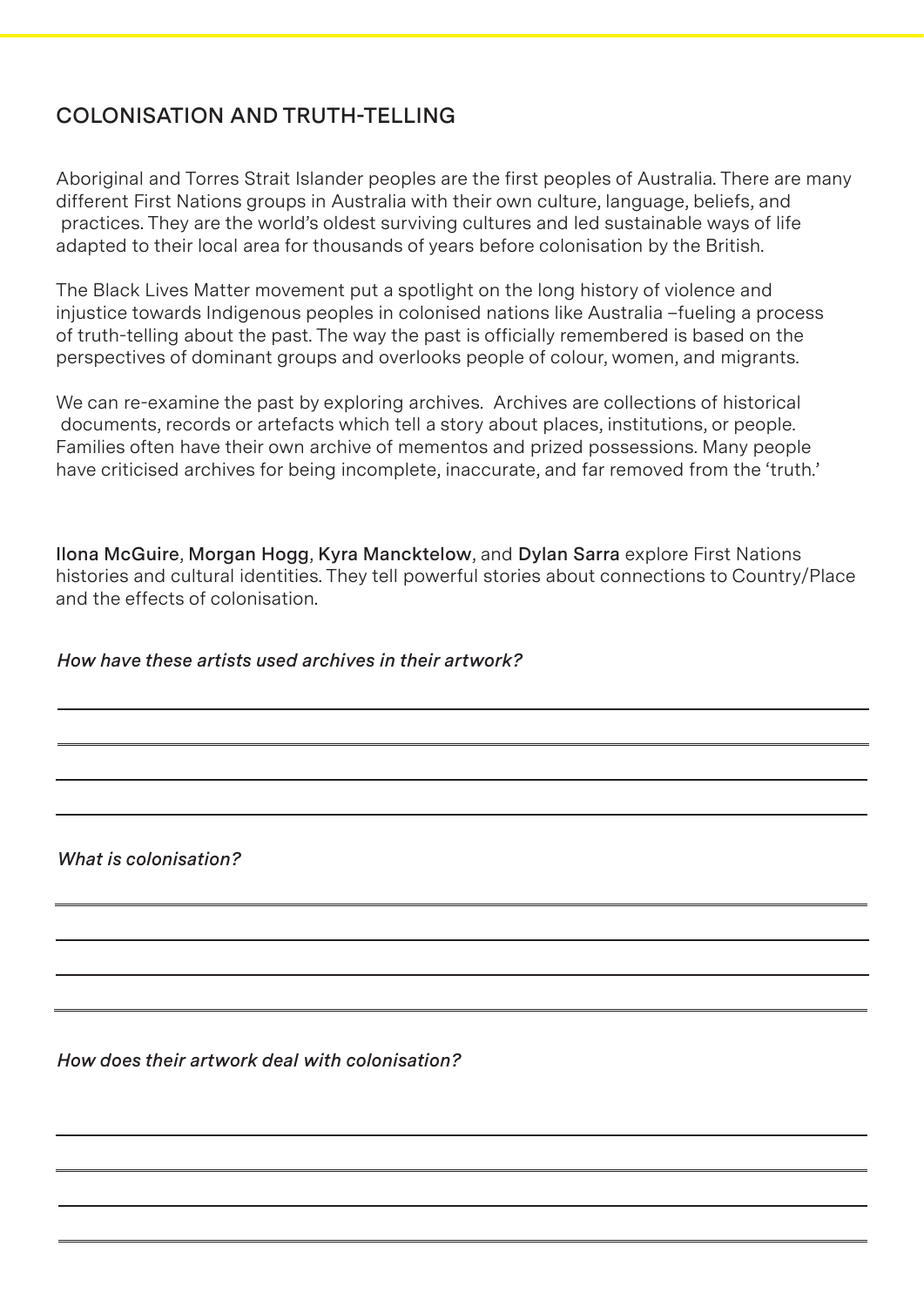# **BELONGING AND MIGRANT IDENTITY**

Settling in a new country is not easy. Each immigrant has their own story to tell about why and how they started a new life in an unfamiliar place. It can be difficult for migrant families to remain connected to their previous culture, beliefs and ways of life while adapting to their new environment. They must move between two (or sometimes more) cultures and identities.

The idea of 'home' can be unclear for diaspora communities of people living outside their country of origin. It can be confusing when things that were once familiar feel distant and foreign, and upsetting when people feel like they do not belong in the place they call home.

**Remy Faint**, **Shaye Duong**, **Nazerul Ben-Dzulkefli**, and **Jacquie Meng** comment on cultural identity, belonging and difference by exploring their ancestry and its symbols, rituals, and beliefs.

 *How have these artists used materials or symbols to comment on cultural identity?* 

*What is a diaspora?* 

*How does their artwork explore ideas of 'belonging' or 'home'?*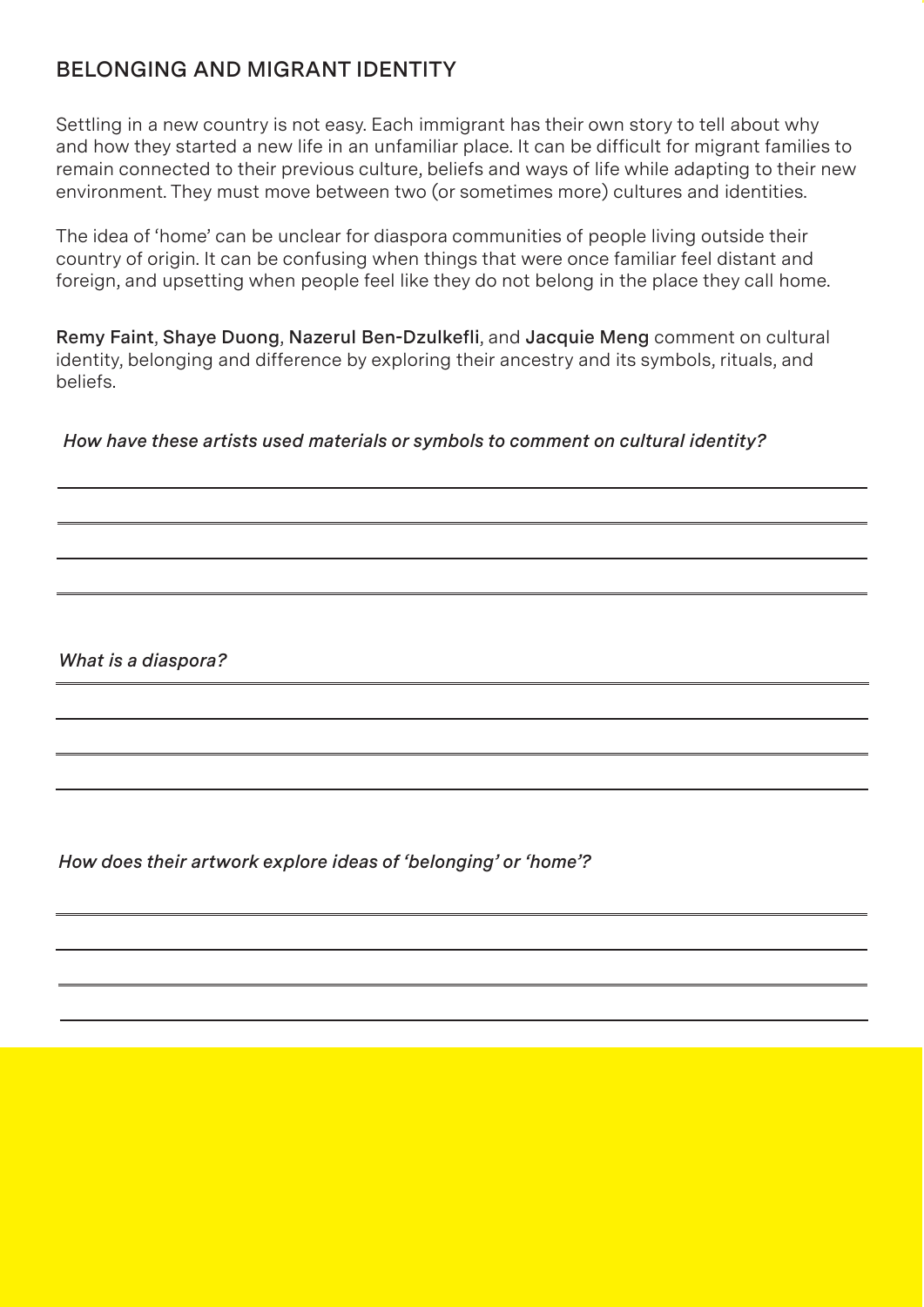# **PERSONAL RESPONSE AND INTERPRETATION**

Select one artwork in *Hatched* to discuss which you had a personal response to.

**Artist name:** 

**Title:** 

**What you can see, hear, smell or touch (if the work is interactive)? Think about materials, colour, texture, form, scale, odour, light, volume, tone, speed, repetition, variation, text, or symbols.** 

**What does the artwork remind you of? How did it make you feel?**

*What ideas is the artist exploring? Are these ideas important or relevant to you?*